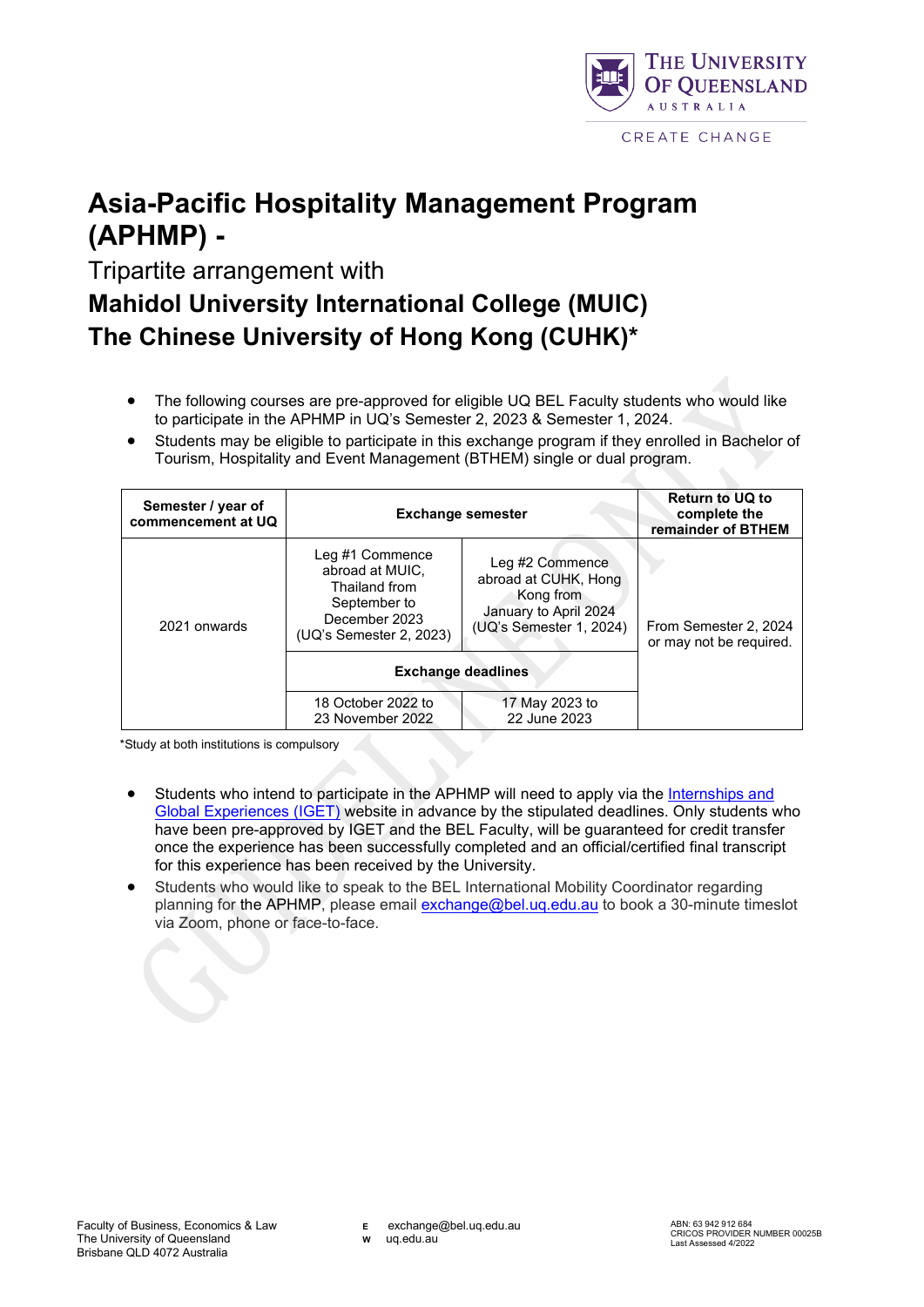

## **Bachelor of Tourism, Hospitality and Event Management single or dual**

**MUIC exchange semester / dates** 1st Trimester (September - December 2023) **Year of commencement at UQ:** 2021 **Full time load equivalent:** 16 credits or 4 courses

**UQ exchange semester**: Semester 2, 2023 **Exchange deadlines:** 18 October 2022 to 23 November 2022 for Semester 2, 2023 exchange at MUIC **Minimum cumulative GPA required:**  4.5 / 7

BTHEM single or dual students who have successfully completed 16 credits or 4 courses from the following list of courses at MUIC are eligible for 8 units (4 courses) of credit where applicable towards the BTHEM. Each MUIC course is worth 4 credits. Students who receive credit transfer for general electives will not be able to complete two majors.

| <b>MUIC course</b>                                                                                                                                                                        | <b>UQ, BEL Faculty course</b>                                |                                                                            |  |  |  |
|-------------------------------------------------------------------------------------------------------------------------------------------------------------------------------------------|--------------------------------------------------------------|----------------------------------------------------------------------------|--|--|--|
| ICTB 321 Room Division Operation<br>Management (4 credits)                                                                                                                                | HOSP2001 Hotel Operations                                    | <b>Hotel and Hospitality</b><br>Management major course or                 |  |  |  |
| ICTB 331 Culinary Operation<br>Management (4 credits)                                                                                                                                     | HOSP2005 Food and Beverage<br>Management                     | general elective                                                           |  |  |  |
| ICTB 314 Revenue Management in<br>Travel and Service Businesses (4<br>credits)                                                                                                            | HOSP2006 Revenue Management                                  |                                                                            |  |  |  |
| ICTB 304 Service Management and<br>Experience Design (4 credits)                                                                                                                          | <b>TOUR3008 Service Management</b>                           |                                                                            |  |  |  |
| ICTB 212 Marketing for Travel and<br>Service Businesses (4 credits) or<br>ICTB 215 Branding Strategy and<br>Marketing Communication Channels<br>(4 credits)                               | <b>TRVT2001 Tourism and Events</b><br>Marketing              | <b>Tourism and Event</b><br>Management major course or<br>general elective |  |  |  |
| ICTB 351 Event Planning and Operation<br>(4 credits)                                                                                                                                      | TRVT2003 Project Management for<br><b>Tourism and Events</b> |                                                                            |  |  |  |
| ICTB312 Strategic Management for<br>Travel and Service Businesses (4<br>credits)                                                                                                          | TRVT3004 Strategic Management of<br>Tourism & Events         |                                                                            |  |  |  |
| On the basis of successful completion of any identified MUIC course below, BTHEM students are eligible<br>for credit transfer towards 2 units unspecified level 2 general elective at UQ. |                                                              |                                                                            |  |  |  |
| ICTB 413 (ICTB 313) Business<br>Research and Data Analysis for Travel<br>and Service Businesses (4 credits)                                                                               | Unspecified credit                                           | 2 units level 2 general elective                                           |  |  |  |
| ICTB 322 Facility Management for Hotel<br>Operations (4 credits)                                                                                                                          | Unspecified credit                                           | 2 units level 2 general elective                                           |  |  |  |
| ICTB 323 Hospitality Facilities Design<br>(4 credits)                                                                                                                                     | Unspecified credit                                           | 2 units level 2 general elective                                           |  |  |  |